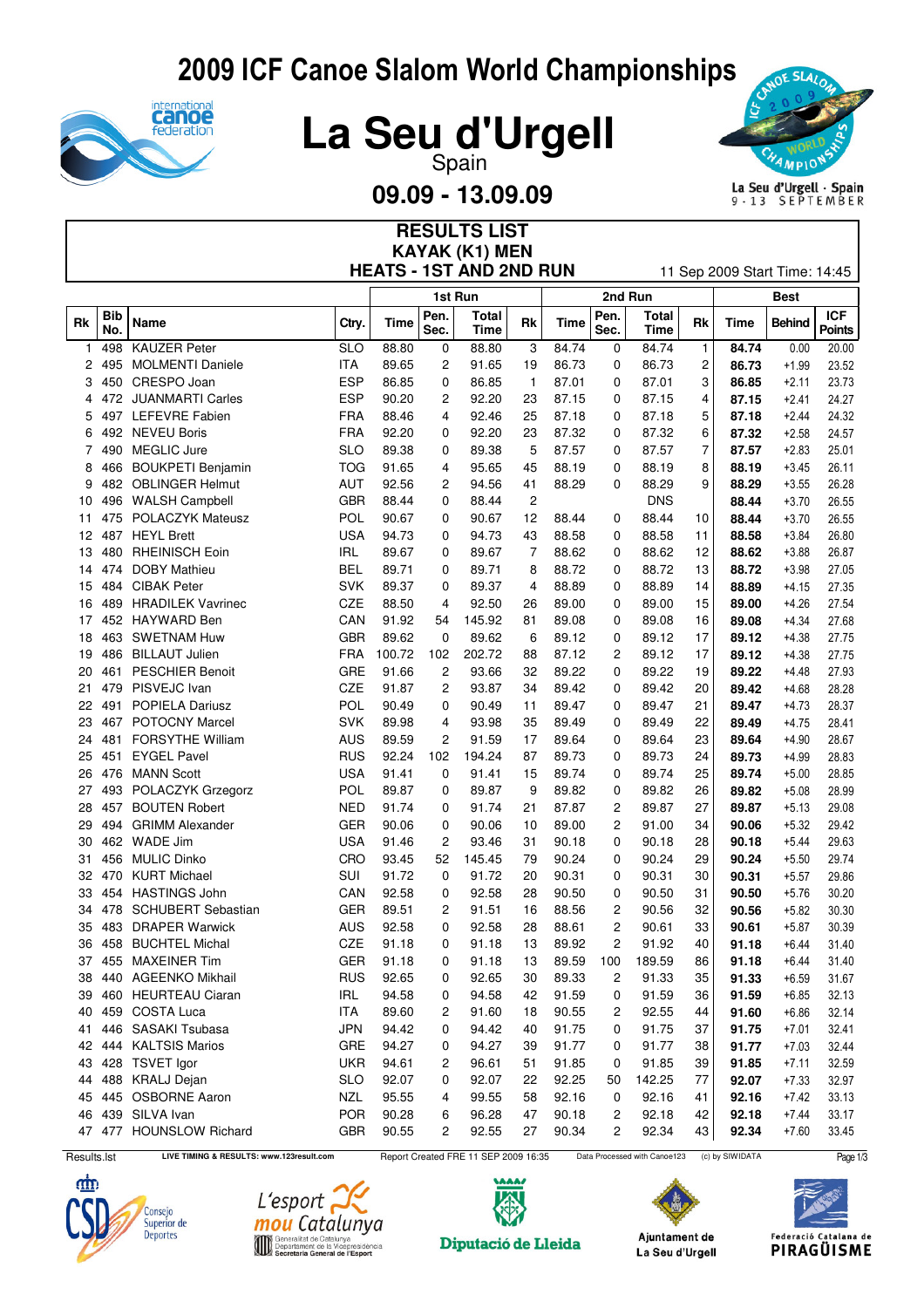## 2009 ICF Canoe Slalom World Championships





**09.09 - 13.09.09**

**RESULTS LIST**



La Seu d'Urgell · Spain<br>9 · 13 SEPTEMBER

| <b>KAYAK (K1) MEN</b><br><b>HEATS - 1ST AND 2ND RUN</b><br>11 Sep 2009 Start Time: 14:45 |            |                            |            |            |              |               |    |           |              |               |    |        |                |                             |
|------------------------------------------------------------------------------------------|------------|----------------------------|------------|------------|--------------|---------------|----|-----------|--------------|---------------|----|--------|----------------|-----------------------------|
|                                                                                          |            |                            |            |            |              | 1st Run       |    |           | 2nd Run      |               |    |        |                |                             |
| Rk                                                                                       | Bib<br>No. | <b>Name</b>                | Ctry.      | Time       | Pen.<br>Sec. | Total<br>Time | Rk | Time      | Pen.<br>Sec. | Total<br>Time | Rk | Time   | <b>Behind</b>  | <b>ICF</b><br><b>Points</b> |
| 48                                                                                       | 471        | NATMESSNIG Herwig          | <b>AUT</b> | 94.09      | 2            | 96.09         | 46 | 92.77     | 0            | 92.77         | 45 | 92.77  | $+8.03$        | 34.21                       |
| 49                                                                                       | 448        | NIKOLOVSKI Atanas          | <b>MKD</b> | 104.13     | 58           | 162.13        | 84 | 92.94     | 0            | 92.94         | 46 | 92.94  | $+8.20$        | 34.51                       |
| 50                                                                                       | 464        | DIEZ CANEDO Guillermo      | <b>ESP</b> | 98.56      | 4            | 102.56        | 60 | 91.10     | 2            | 93.10         | 47 | 93.10  | $+8.36$        | 34.80                       |
| 51                                                                                       | 443        | <b>LYONS Sam</b>           | <b>AUS</b> | 96.50      | 0            | 96.50         | 50 | 91.15     | 2            | 93.15         | 48 | 93.15  | $+8.41$        | 34.89                       |
| 52                                                                                       | 485        | <b>FORD David</b>          | CAN        | 94.12      | 0            | 94.12         | 37 | 91.27     | 2            | 93.27         | 49 | 93.27  | $+8.53$        | 35.10                       |
| 53                                                                                       | 473        | SAJBIDOR Jan               | <b>SVK</b> | 91.73      | 2            | 93.73         | 33 | 89.30     | 4            | 93.30         | 50 | 93.30  | $+8.56$        | 35.15                       |
| 54                                                                                       | 469        | <b>DAWSON Michael</b>      | NZL        | 94.40      | 4            | 98.40         | 56 | 91.51     | 2            | 93.51         | 51 | 93.51  | $+8.77$        | 35.52                       |
| 55                                                                                       | 468        | <b>LUESCHER Moritz</b>     | SUI        | 95.41      | 2            | 97.41         | 52 | 91.94     | 2            | 93.94         | 52 | 93.94  | $+9.20$        | 36.29                       |
| 56                                                                                       | 433        | <b>OHRSTROM Isak</b>       | <b>SWE</b> | 95.98      | 50           | 145.98        | 82 | 93.99     | 0            | 93.99         | 53 | 93.99  | $+9.25$        | 36.37                       |
| 57                                                                                       | 449        | <b>CAFFREY Neil</b>        | <b>IRL</b> | 94.10      | 0            | 94.10         | 36 | 93.42     | 4            | 97.42         | 58 | 94.10  | $+9.36$        | 36.57                       |
| 58                                                                                       | 435        | <b>WESSELINK Bas</b>       | <b>NED</b> | 94.16      | 0            | 94.16         | 38 | 96.36     | 2            | 98.36         | 59 | 94.16  | $+9.42$        | 36.67                       |
| 59                                                                                       | 465        | <b>PAOLINI Diego</b>       | ITA        | 93.58      | 2            | 95.58         | 44 | 93.64     | 2            | 95.64         | 54 | 95.58  | +10.84         | 39.19                       |
| 60                                                                                       |            | 453 YAZAWA Kazuki          | JPN        | 94.46      | 2            | 96.46         | 49 | 94.06     | 2            | 96.06         | 55 | 96.06  | $+11.32$       | 40.04                       |
| 61                                                                                       | 441        | <b>SHABAKIN Mikhail</b>    | <b>RUS</b> | 95.46      | 2            | 97.46         | 53 | 96.16     | 0            | 96.16         | 56 | 96.16  | +11.42         | 40.21                       |
| 62                                                                                       | 438        | AKINYEMI Johnathan         | <b>NGR</b> | 96.36      | 0            | 96.36         | 48 | 95.82     | 52           | 147.82        | 81 | 96.36  | +11.62         | 40.57                       |
| 63                                                                                       | 431        | <b>HUSSLEIN Hermann</b>    | <b>THA</b> | 94.26      | 4            | 98.26         | 55 | 96.53     | 0            | 96.53         | 57 | 96.53  | $+11.79$       | 40.87                       |
| 64                                                                                       | 434        | <b>HERMANS Maarten</b>     | <b>NED</b> | 98.20      | 0            | 98.20         | 54 | 96.90     | 50           | 146.90        | 80 | 98.20  | $+13.46$       | 43.83                       |
| 65                                                                                       | 436        | <b>BANDELIER Mathieu</b>   | SUI        | 117.04     | 4            | 121.04        | 72 | 94.71     | 4            | 98.71         | 60 | 98.71  | $+13.97$       | 44.73                       |
| 66                                                                                       |            | 417 SPATHON Patrik         | <b>SWE</b> | 100.40     | 4            | 104.40        | 63 | 98.99     | 0            | 98.99         | 61 | 98.99  | +14.25         | 45.22                       |
| 67                                                                                       |            | 432 LIUTAROVICH Dzmitry    | <b>BLR</b> | 97.13      | 2            | 99.13         | 57 | 95.46     | 4            | 99.46         | 62 | 99.13  | +14.39         | 45.47                       |
| 68                                                                                       |            | 447 YAMANAKA Shuji         | <b>JPN</b> | 94.63      | 6            | 100.63        | 59 | 97.30     | 4            | 101.30        | 63 | 100.63 | $+15.89$       | 48.13                       |
| 69                                                                                       | 442        | ROOZENBURG Johann          | NZL        | 100.58     | 2            | 102.58        | 61 | 93.34     | 50           | 143.34        | 79 | 102.58 | $+17.84$       | 51.58                       |
| 70                                                                                       | 424        | <b>TUMINAUSKAS Arunas</b>  | LTU        | 105.10     | 6            | 111.10        | 68 | 101.19    | 2            | 103.19        | 64 | 103.19 | $+18.45$       | 52.66                       |
| 71                                                                                       | 437        | <b>MRKOCI Marko</b>        | <b>CRO</b> | 98.15      | 6            | 104.15        | 62 | 95.36     | 8            | 103.36        | 65 | 103.36 | $+18.62$       | 52.96                       |
| 72                                                                                       | 425        | <b>ATMANAVICIUS Mantas</b> | LTU        | 106.08     | 4            | 110.08        | 67 | 102.83    | 2            | 104.83        | 66 | 104.83 | +20.09         | 55.56                       |
| 73                                                                                       | 401        | <b>MENDES Tiago</b>        | POR        | 103.22     | 2            | 105.22        | 64 | 114.77    | 6            | 120.77        | 74 | 105.22 | +20.48         | 56.25                       |
| 74                                                                                       |            | 418 DA SILVA Pedro         | <b>BRA</b> | 111.20     | 10           | 121.20        | 73 | 108.54    | 0            | 108.54        | 67 | 108.54 | $+23.80$       | 62.13                       |
| 75                                                                                       | 414        | <b>SAVIC Darko</b>         | <b>BIH</b> | 102.89     | 6            | 108.89        | 65 | 111.31    | 100          | 211.31        | 88 | 108.89 | $+24.15$       | 62.75                       |
| 76                                                                                       |            | 407 ZHAO Zhengchao         | <b>CHN</b> | 107.61     | 4            | 111.61        | 69 | 105.13    | 4            | 109.13        | 68 | 109.13 | $+24.39$       | 63.17                       |
| 77                                                                                       | 416        | MYAGKIY Yuriy              | <b>UZB</b> | 105.24     | 4            | 109.24        | 66 | 144.05    | 108          | 252.05        | 91 | 109.24 | $+24.50$       | 63.37                       |
| 78                                                                                       | 406        | QUEIROS Fabio              | POR        | 114.40     | 2            | 116.40        | 71 | 112.66    | 2            | 114.66        | 69 | 114.66 | +29.92         | 72.96                       |
| 79                                                                                       |            | 413 LEE Han-Cheng          | <b>TPE</b> | 111.31     | 4            | 115.31        | 70 | 114.02    | 4            | 118.02        | 72 | 115.31 | $+30.57$       | 74.11                       |
| 80                                                                                       |            | 402 PAEZ Luciano           | ARG        | 137.61     | 6            | 143.61        | 78 | 107.81    | 8            | 115.81        | 70 | 115.81 | $+31.07$       | 75.00                       |
| 81                                                                                       | 410        | <b>STRAUB Andras</b>       | <b>HUN</b> | 117.46     | 8            | 125.46        | 75 | 111.40    | 6            | 117.40        | 71 | 117.40 | $+32.66$       | 77.81                       |
| 82                                                                                       |            | 411 TARKKA Teijo           | <b>FIN</b> | 120.22     | 56           | 176.22        | 86 | 114.38    | 6            | 120.38        | 73 | 120.38 | $+35.64$       | 83.09                       |
| 83                                                                                       |            | 403 CENTENO Walter         |            | CRC 114.69 | 10           | 124.69        |    | 74 124.39 | 2            | 126.39        | 75 | 124.69 | $+39.95$       | 90.72                       |
| 84                                                                                       |            | 422 JAFARI Arya            | IRI        | 144.12     | 16           | 160.12        |    | 83 124.67 | 2            | 126.67        | 76 | 126.67 | $+41.93$       | 94.22                       |
| 85                                                                                       |            | 423 CONTRERAS Alejandro    |            | CRC 118.42 | 12           | 130.42        |    | 76 126.29 | 52           | 178.29        | 84 | 130.42 | $+45.68$       | 100.86                      |
| 86                                                                                       |            | 420 ARCE Gaston Guido      |            | ARG 129.57 | 6            | 135.57        |    | 77 148.64 | 4            | 152.64        | 82 | 135.57 | $+50.83$       | 109.98                      |
| 87                                                                                       |            | 404 ALKAN Oktai            |            | TRK 155.79 | 14           | 169.79        |    | 85 134.40 | 8            | 142.40        | 78 | 142.40 | $+57.66$       | 122.07                      |
| 88                                                                                       |            | 421 ASEFIRAD Alireza       | IRI        | 135.62     | 10           | 145.62        |    | 80 130.96 | 54           | 184.96        | 85 | 145.62 | $+60.88$       | 127.76                      |
| 89                                                                                       |            | 405 NELSON Mauro           | <b>ARG</b> |            |              | <b>DNF</b>    |    | 111.99    | 58           | 169.99        | 83 | 169.99 | $+85.25$       | 170.90                      |
| 90                                                                                       |            | 408 ANIL Acar              |            | TRK 141.77 | 110          | 251.77        |    | 89 139.47 | 56           | 195.47        | 87 |        | 195.47 +110.73 | 216.01                      |
| 91                                                                                       |            | 412 ABDULLAH Mohamed Akmal |            | MAS 122.59 | 160          | 282.59        |    | 90 127.41 | 104          | 231.41        | 89 | 231.41 | $+146.67$      | 279.62                      |
|                                                                                          |            | 92 419 GASSOU Komlangan    |            | TOG 149.38 | 158          | 307.38        |    | 91 139.24 | 100          | 239.24        | 90 |        | 239.24 +154.50 | 293.48                      |
|                                                                                          |            | 409 DIAZ Cesar             | COL        |            |              | <b>DNS</b>    |    |           |              | <b>DNS</b>    |    |        |                |                             |
|                                                                                          |            | 415 BOZINOV Dalibor        | <b>MKD</b> |            |              | <b>DNS</b>    |    |           |              | <b>DNS</b>    |    |        |                |                             |
|                                                                                          |            |                            |            |            |              |               |    |           |              |               |    |        |                |                             |







Diputació de Lleida

Results.lst LIVE TIMING & RESULTS: www.123result.com Report Created FRE 11 SEP 2009 16:35 Data Processed with Canoe123 (c) by SIWIDATA Page 2/3

Ajuntament de La Seu d'Urgell